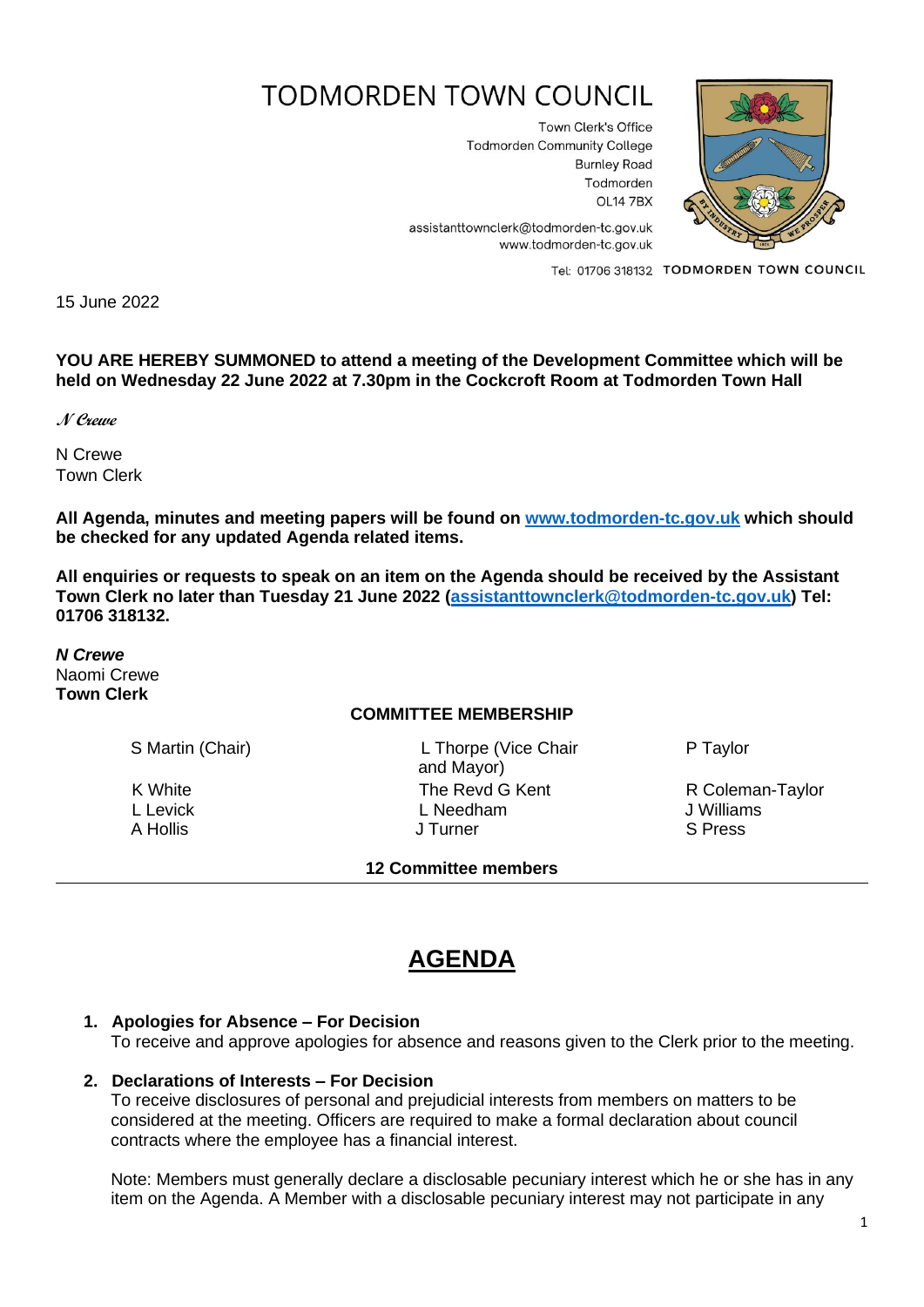discussion of the matter at the meeting and must not participate in any vote taken on the matter at the meeting. In addition, the Council's Standing Orders require a Member with a disclosable pecuniary interest to leave the room where the meeting is held while any discussion or voting takes place.

#### **3. Public Participation – For Decision**

To adjourn the meeting to allow members of the public to make representation on the business of the agenda for the meeting.

Note: No resolutions can be under public participation

#### **4. Minutes – For Decision**

To approve the draft minutes of the Development Committee meetings held on 25 May 2022 (previously circulated).

#### **5. Exclusion of Press and Public** - **Public Bodies (admission to meetings act 1960) - For Decision**

To consider and confirm any agenda items that require the exclusion of the Press and Public in accordance with the Public Bodies (Admissions to Meetings) Act 1960 for matters appertaining to confidential or exempt information.

#### **6. Comments on Planning Applications – For Decision**

To submit comments on the planning applications received from Calderdale Council.

| <b>Item</b>    | <b>Application</b> | <b>Address</b>                                                                            | <b>Purpose</b>                                                                                                                                                                                                                        |
|----------------|--------------------|-------------------------------------------------------------------------------------------|---------------------------------------------------------------------------------------------------------------------------------------------------------------------------------------------------------------------------------------|
| no             | <b>Number</b>      |                                                                                           |                                                                                                                                                                                                                                       |
| 6a             | 22/00555/HSE       | 6 Highcroft Road<br>Todmorden<br>Calderdale<br><b>OL14 5LZ</b>                            | Single storey side extension and front<br>porch                                                                                                                                                                                       |
| 6 <sub>b</sub> | 22/00524/HSE       | <b>Hallstones Farm</b><br><b>Upper Lane</b><br>Todmorden<br>Calderdale<br><b>OL14 8RY</b> | Two storey side/rear extension                                                                                                                                                                                                        |
| 6c             | 22/00484/FUL       | <b>Kilnhurst Works</b><br><b>Summerfield Road</b><br>Todmorden<br>Calderdale<br>OL14 6AJ  | Demolition of Kilnhurst works down to<br>plinth level (Summerfield Road access<br>level), conversion of existing basement<br>to provide six double garages and the<br>redevelopment of the ground floor to<br>provide seven dwellings |
| 6d             | 22/20055/TPO       | The Court Yard<br>Vicarage Gardens<br>Todmorden<br>Calderdale                             | Prune one tree (Tree Preservation<br>Order)                                                                                                                                                                                           |
| 6e             | 22/00389/HSE       | Lane Top<br><b>Crossley New Road</b><br>Todmorden<br>Calderdale<br><b>OL14 8RP</b>        | Installation of 14 ground based solar<br>panels                                                                                                                                                                                       |
| 6f             | 22/00390/LBC       | Lane Top<br><b>Crossley New Road</b><br>Todmorden<br>Calderdale<br><b>OL14 8RP</b>        | Installation of 14 ground based solar<br>panels (Listed Building Consent)                                                                                                                                                             |
| 6g             | 22/00476/FUL       | Land Adjacent To The<br><b>Hollies Strines Street</b>                                     | Erection of two-storey, 3 bedroom,<br>detached dwelling                                                                                                                                                                               |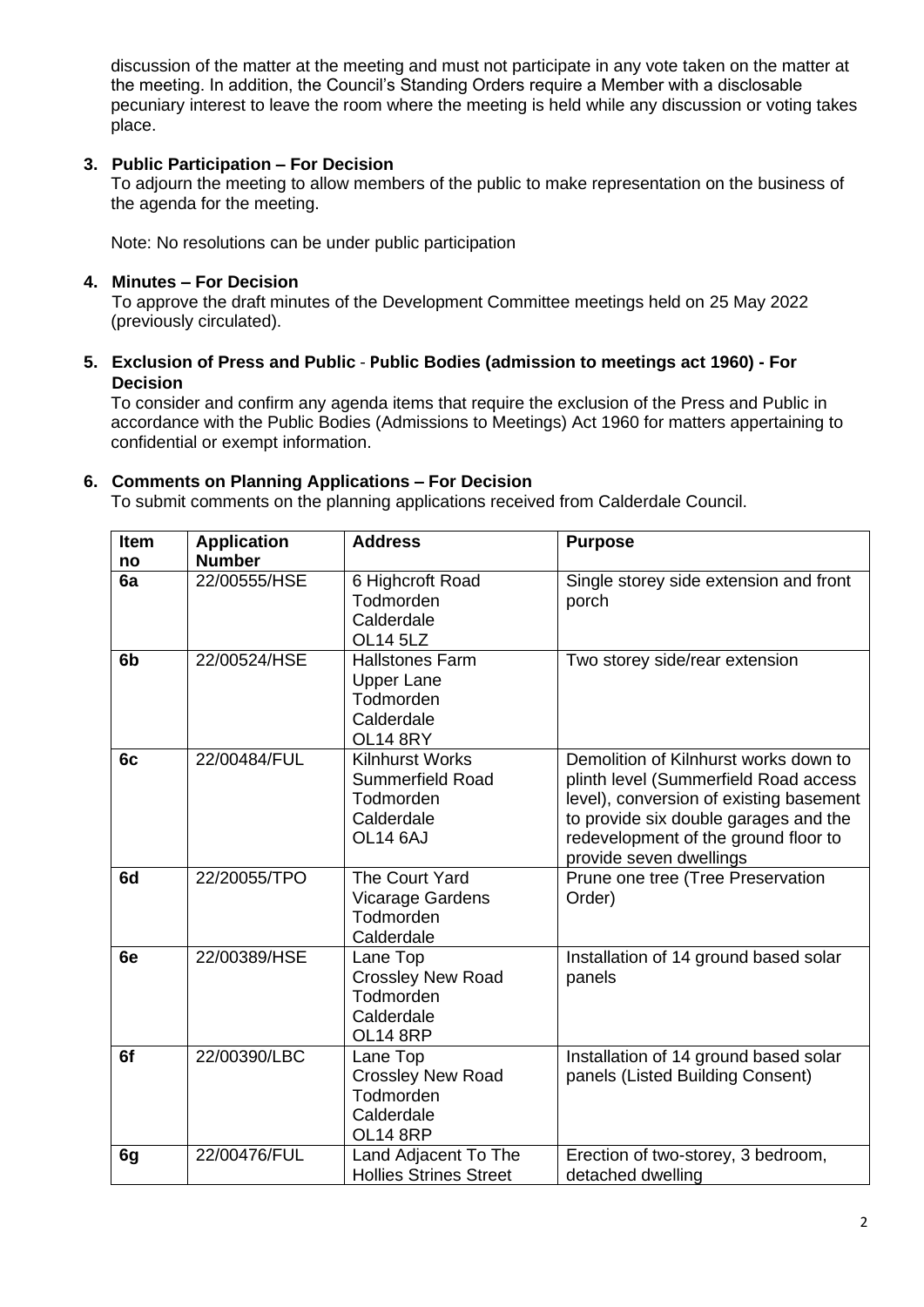|                |              | Walsden Todmorden                                                                                             |                                                                                                                                                                             |
|----------------|--------------|---------------------------------------------------------------------------------------------------------------|-----------------------------------------------------------------------------------------------------------------------------------------------------------------------------|
|                |              | Calderdale                                                                                                    |                                                                                                                                                                             |
| 6h             | 22/00494/LBC | 4 Tower View<br><b>Lumbutts Road</b><br>Todmorden<br>Calderdale<br><b>OL14 6JE</b>                            | Installation of 4No. new rooflights in<br>master bedroom                                                                                                                    |
| 6i             | 22/00526/LBC | 14 - 16 Woodhouse Road<br>Todmorden<br>Calderdale<br><b>OL14 6BL</b>                                          | Listed building consent for the<br>refurbishment of dwelling including<br>rebuilding of single storey side<br>extensions to either gable and new<br>porch.                  |
| 6j             | 22/00525/HSE | 14 - 16 Woodhouse Road<br>Todmorden<br>Calderdale<br>OL14 6BL                                                 | Refurbishment of dwelling including<br>rebuilding of single storey side<br>extensions to either gable and new<br>porch.                                                     |
| 6k             | 22/20070/TPO | <b>Lower Cross Stones</b><br>Cottage<br><b>Cross Stone Road</b><br>Todmorden<br>Calderdale<br><b>OL14 8RQ</b> | Fell four trees (Tree Preservation<br>Order)                                                                                                                                |
| 61             | 22/00521/FUL | Land Adjacent<br>Todmorden Edge South<br>Parkin Lane<br>Todmorden<br>Calderdale                               | Conversion and extension of former<br>hangar to form dwelling                                                                                                               |
| 6m             | 22/00600/HSE | Holden Gate Farm<br>Cottage<br><b>Bacup Road</b><br>Todmorden<br>Calderdale<br>OL14 7HP                       | Raising of originally roof by 1.9 to<br>allow for the conversion of roofspace<br>to habitable use to include a rear<br>dormer.                                              |
| 6 <sub>n</sub> | 22/00587/FUL | 7 Yew Tree Court Scott<br><b>Street Walsden</b><br><b>Todmorden Calderdale</b><br><b>OL147TF</b>              | Change of use from dwelling (Use<br>Class C3) to Office (Use Class Eg(i))<br>for the support of the remaing<br>apartments- As required by the<br><b>Housing Association</b> |

#### **7a. Correspondence Concerning Previous Planning Applications - For Information** To receive a written update.

**7b. CMBC Decisions for Planning Applications Where Todmorden Town Council has been Consulted**

To receive written update

**8. Outstanding and Completed Issues Registers, Including Paths and Obstructions – For Information**

To receive updates about blocked paths and obstructions as well as the Outstanding and **Completed** Issues Registers

- a. Blocked paths and obstructions
- b. Outstanding Issues Register
- c. Completed Issues Register